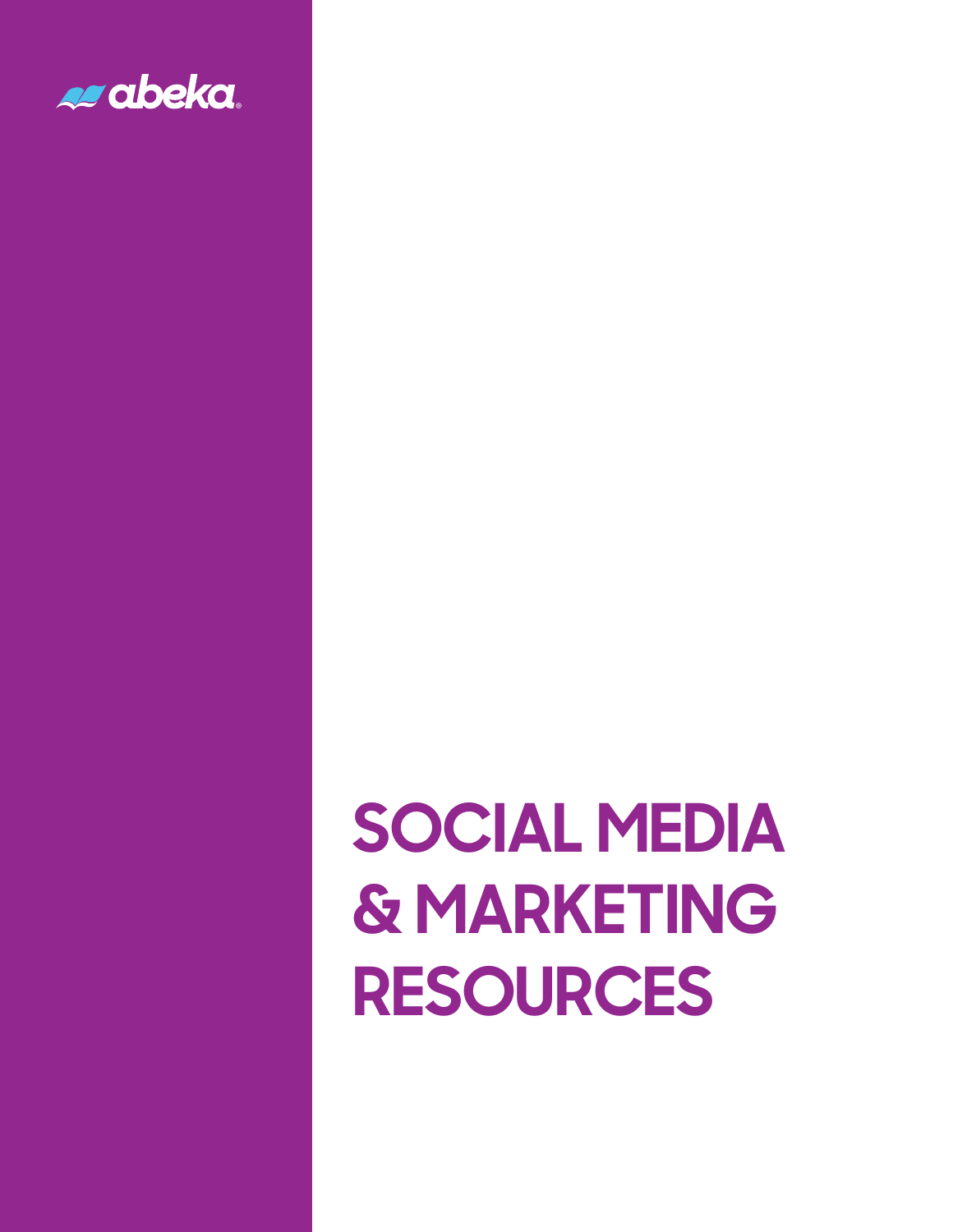# **SOCIAL MEDIA & MARKETING RESOURCES**

### **Links to Marketing and Social Media Resources**

- ◊ [Social Media Content Calendar](https://blog.hubspot.com/blog/tabid/6307/bid/33415/the-social-media-publishing-schedule-every-marketer-needs-template.aspx)
- ◊ [Getting Started with Facebook Ads](https://www.facebook.com/business/ads)
- ◊ [Getting Started with Google Ads \(SEM and Pay Per Click\)](https://ads.google.com/intl/en_us/getstarted/how-it-works/)
- ◊ [Setting up Google Analytics](https://support.google.com/analytics/answer/1008015?hl=en) (measure your website traffic)
- ◊ [Setting up your Facebook Pixel](https://www.facebook.com/business/help/952192354843755?id=1205376682832142)
- ◊ [Value Proposition Help for Schools](https://www.finalsite.com/blog/p/~board/b/post/how-to-craft-a-value-proposition-for-your-school-with-examples) (more Value Prop Help/Samples)
- ◊ [Demographic data on the Millennial Mom](https://www.m2moms.com/fast-facts/)

### **Ideas for Social Media Content throughout the Summer**

- 1. Share summer projects at the school
	- Replacement of carpet, new lockers, painting the library. Whatever improvements you are making, highlight them.
- 2. What is your favorite ice cream?
- 3. Guess where this is?
	- Take a close-up photo of a spot in your school and have your audience guess its location.
- 4. What do teachers do over the summer?
	- $\bullet$  Have you teachers share a fun photo of their summer activities.
- 5. Share your favorite reading spot. Encourage reading through the summer
- 6. Post an empty classroom and tell the students you can't wait to see them in the fall.
- 7. Picnic Day eat lunch outside and share your photo with us.